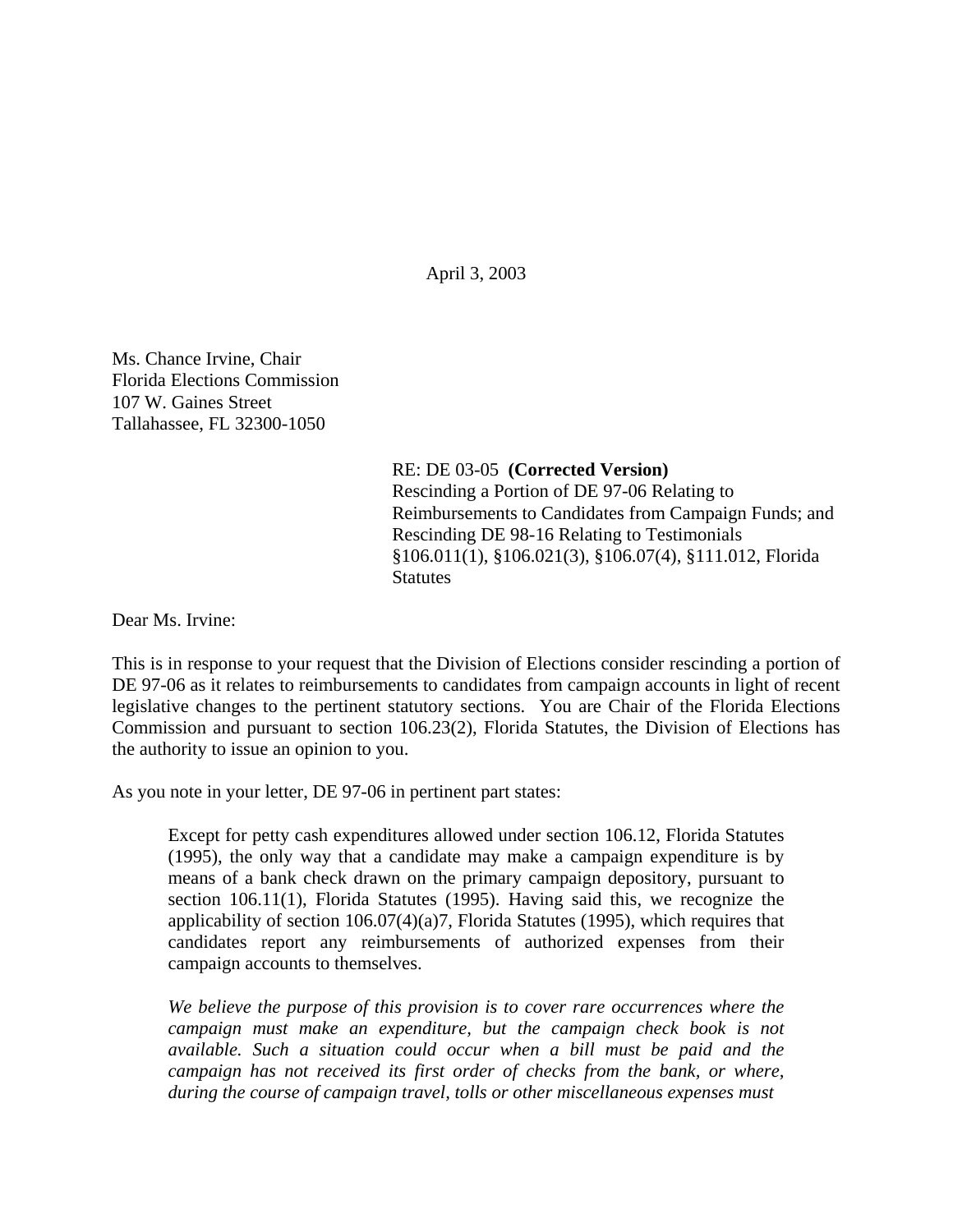*be paid in cash and the candidate has failed to take money out of his petty cash fund for such purposes.* [Emphasis added]

As you also note in your letter, in 2002 the Florida Legislature amended section 106.021(3), Florida Statutes, to read as follows:

(3) Except for independent expenditures, no contribution or expenditure, including contributions or expenditures of a candidate or of the candidate's family, shall be directly or indirectly made or received in furtherance of the candidacy of any person for nomination or election to political office in the state or on behalf of any political committee except through the duly appointed campaign treasurer of the candidate or political committee; **however, a candidate or any other individual may be reimbursed for expenses incurred for travel, food and beverage, office supplies, and mementos expressing gratitude to campaign supporters by a check drawn upon the campaign account and reported pursuant to s. 106.07(4)**. In addition, expenditures may be made directly by any political committee or political party regulated by chapter 103 for obtaining time, space, or services in or by any communications medium for the purpose of jointly endorsing three or more candidates, and any such expenditure shall not be considered a contribution or expenditure to or on behalf of any such candidates for the purposes of this chapter. [Emphasis added]

The 2002 Florida Legislature also amended subsection 106.07(4)(a)7, Florida Statutes, relating to the manner in which expenditures are to be reported to read as follows:

7. The full name and address of each person to whom an expenditure for personal services, salary, or reimbursement for authorized expenses **as provided in s. 106.021(3)** has been made and which is not otherwise reported, including the amount, date, and purpose of such expenditure. However, expenditures made from the petty cash fund provided for in s. 106.12 need not be reported individually. [Emphasis added]

As you state in your letter, prior to the 2002 legislative changes, the division's opinion in the above referenced portion of DE 97-06 was a reasonable interpretation of the then applicable statutory provisions with regard to when a candidate could use personal funds to pay campaign expenses and thereafter seek reimbursement of that expenditure from the campaign account.

However, section 106.021(3), Florida Statutes, now specifically delineates the circumstances under which a candidate or any other person may be reimbursed from the campaign account for expenses. Therefore, reimbursement is authorized only if the expense is incurred for travel, food and beverage, office supplies, or mementos expressing gratitude to campaign supporters. As a result, the above referenced portion of DE 97-06 is rescinded with regard to allowing reimbursements from the campaign account to candidates for campaign expenses paid from personal funds due to campaign account checkbook unavailability. Reimbursements can only be